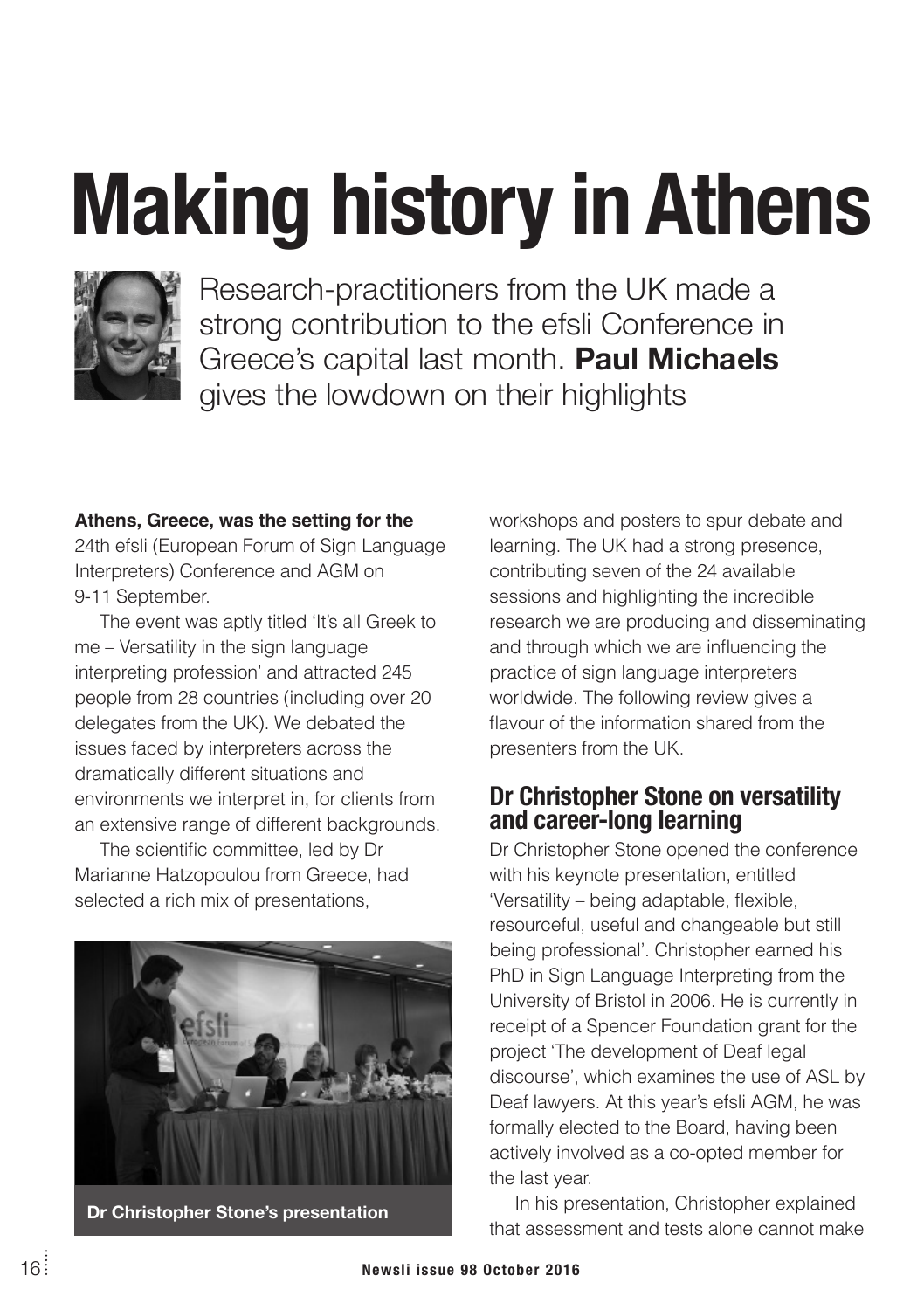us good interpreters, whereas proper education is indispensable. After interpreting training, we must undertake specialised training in such domains as medical, legal and mental health, a process which ultimately improves knowledge and skills, and which is most definitely now expected of us as professionals. It is also vital that we continually reflect on our practice as we encounter new situations and face different demands. He left us with the thought that, once we've mastered the language, we are in a better position to consider the consequences of other actions.

Christopher also delivered a presentation on career longevity: 'But it's Chinese to the Greeks! Effective teaching of adaptive strategies for career-long learning'. In it, he revealed the findings of a pilot study involving student and graduate interpreters and looking at their perceptions of two core modules of a BA programme; 'Introduction to Interpreting'

**'The presentation on working in Islamic settings drew a crowd resulting in standing room only for many'**

(BA year one) and 'Consecutive Interpreting' (BA year two). The study looked at how the modules prepared students for learning, developing flexibility and being adaptable within the programme and when they take on assignments after graduating, which affects the type of ongoing CPD required.

# **Yvonne Waddell on stand-by mode**

Other valuable contributions from the UK came from Yvonne Waddell with her presentation, 'Stand-by mode – one of the strategies of the versatile interpreter'. Yvonne is close to completing a PhD from Edinburgh's

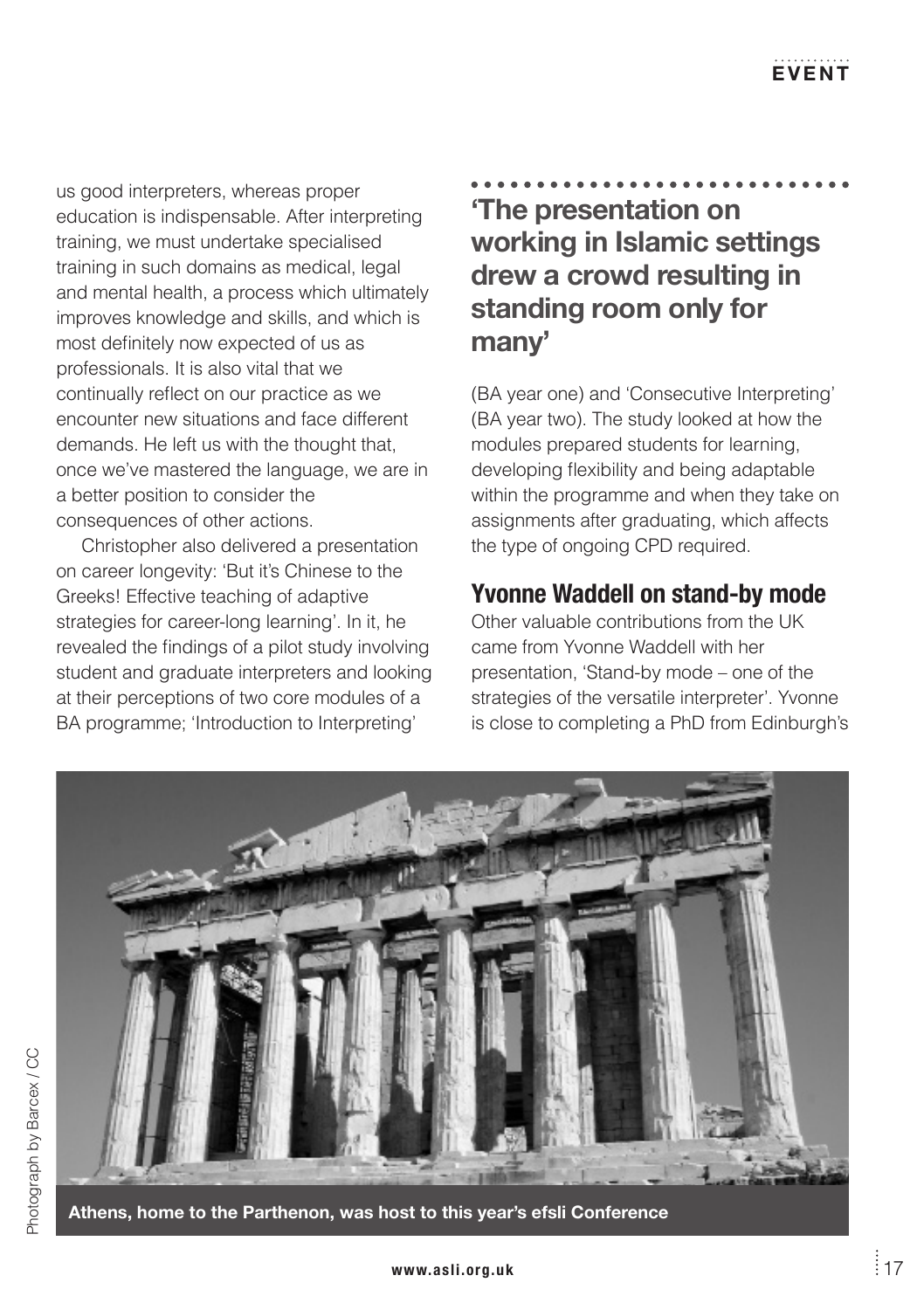Heriot-Watt University on the examination of the discourse strategies used by hearing clinicians in interpreted interactions with Deaf BSL patients in mental health settings. She presented her findings, primarily from an ethnographic case study in mental health interpreting, which explained when and where stand-by mode occurs, who decides what happens in the interaction to require this shift and, finally, what prompts the interpreter to re-engage in interpreting. Some interpreters may feel uncomfortable in stand-by mode because they are there to interpret and may have ethical questions in such situations. Yvonne encouraged us to tailor our decisionmaking to the environment.

## **Professional supervision**

Ali Hetherington and Omoyele Thomas delivered a workshop they had created with Lyn Chase (who was unfortunately unable to attend), entitled 'Professional supervision: Supporting self-reflection, ethical practice and increasing practitioner resilience'. Ali has 20 years' experience as a BSL/English interpreter and gained an MA from Manchester University in 2009. She is co-director of 360 Supervision and the Diploma in Supervision for sign language interpreters. Both Omoyele and Lyn have 14 years' experience as BSL/English interpreters and both recently qualified as part of the first cohort of RSLIs on the Diploma in Supervision. Lyn is an ASLI-approved mentor.

Chiming with the conference theme of looking at how we, as sign language interpreters, cope with the demands placed upon us in the situations in which we find ourselves working, Ali and Omoyele allowed workshop participants to think about the sources from which they get support and how accessing further support could help. They



**Yvonne Waddell on stand-by mode**

also looked at the benefits of supervision, explored the various forms it can take (individual or group) and how to prepare for such sessions. Seeing Ali and Omoyele demonstrate a live supervision enabled participants to understand fully how this might work in practice. The difference between individual or group supervision, and how to access both, was also explained.

# **E-professionalism and social media**

Brett Best enlightened us on her research on social media with a presentation titled 'E-Professionalism: Navigating the small world ethical culture of Facebook'. Brett is qualified to interpret in both BSL and ASL and, although based in the UK, she works internationally. She recently completed the EUMASLI degree from Heriot-Watt University in Edinburgh.

The way we interact face-to-face is different to the way we interact online, and Brett's presentation raised our awareness of the issues that this developing culture can present to us as interpreters. Social media can be a useful tool when promoting our services, especially as most of us are freelance and are therefore running our own business. However, Brett also encouraged us to be aware of the ethical considerations in